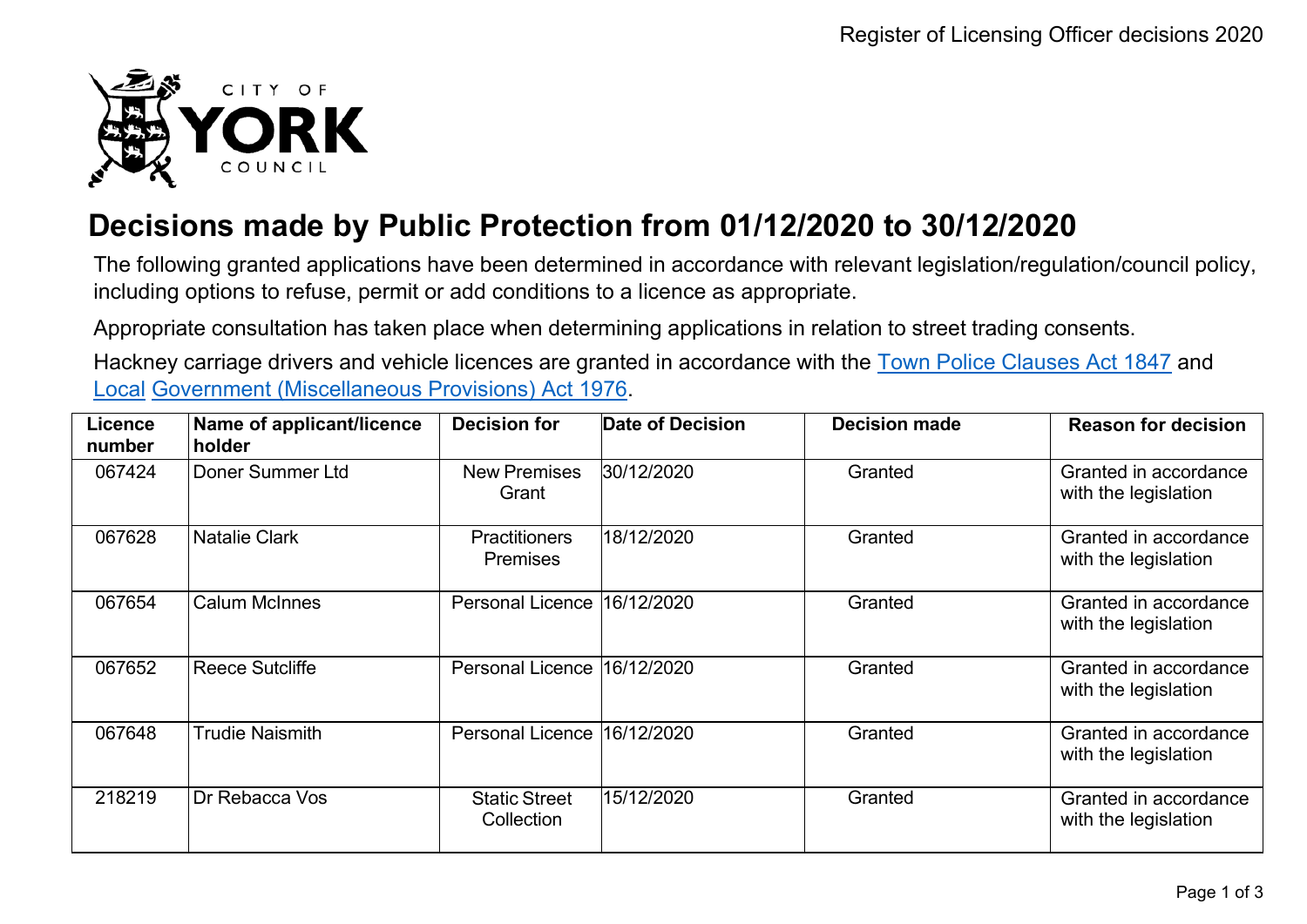## Register of Licensing Officer decisions 2020

| <b>Licence</b><br>number | Name of applicant/licence<br>holder | <b>Decision for</b>            | <b>Date of Decision</b> | <b>Decision made</b> | <b>Reason for decision</b>                       |
|--------------------------|-------------------------------------|--------------------------------|-------------------------|----------------------|--------------------------------------------------|
| 067414                   | <b>Bubble Meow Ltd</b>              | <b>New Premises</b><br>Grant   | 10/12/2020              | Granted              | Granted in<br>accordance with the<br>legislation |
| 067617                   | <b>Carmel Ann Bennett</b>           | <b>New Personal</b><br>Licence | 10/12/2020              | Granted              | Granted in<br>accordance with the<br>legislation |
| 067409                   | Lessicas Ltd                        | <b>New Premises</b><br>Grant   | 09/12/2020              | Granted              | Granted in<br>accordance with the<br>legislation |
| 067407                   | <b>Barrique Fine Wines Ltd</b>      | <b>New Premises</b><br>Grant   | 09/12/2020              | Granted              | Granted in<br>accordance with the<br>legislation |
| 067413                   | Brazilian Rodizio Co<br>Limited     | <b>New Premises</b><br>Grant   | 09/12/2020              | Granted              | Granted in<br>accordance with the<br>legislation |
| 067595                   | <b>Colin Fidler</b>                 | Personal Licence 07/12/2020    |                         | Granted              | Granted in accordance<br>with the legislation    |
| 067573                   | Benjam Joseph Fahey                 | Personal Licence 07/12/2020    |                         | Granted              | Granted in<br>accordance with the<br>legislation |
| 067594                   | Laura Jane Tomaino                  | Personal Licence 07/12/2020    |                         | Granted              | Granted in<br>accordance with the<br>legislation |
| 067566                   | Jamie Wyard                         | Personal Licence 03/12/2020    |                         | Granted              | Granted in<br>accordance with the<br>legislation |
| 067564                   | <b>Adrian Dawes</b>                 | Personal Licence 03/12/2020    |                         | Granted              | Granted in<br>accordance with the<br>legislation |
| 789658                   | <b>Andy Tordoff</b>                 | <b>TEN</b>                     | 08/12/2020              | Granted              | Granted in<br>accordance with the<br>legislation |